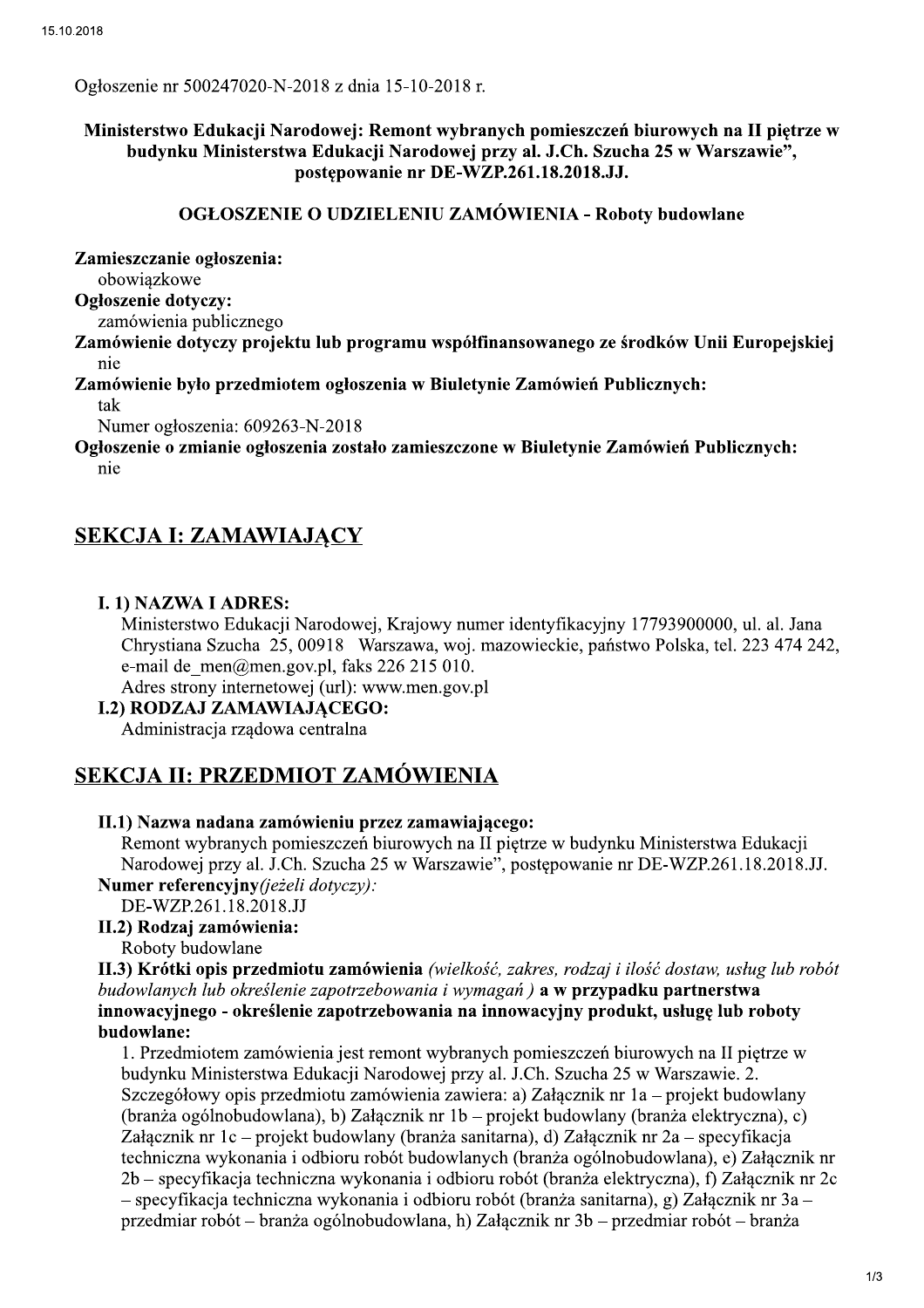elektryczna, i) Załącznik nr 3c – przedmiar robót – branża sanitarna. Budynek Ministerstwa Edukacji Narodowej przy al. J. Ch. Szucha 25 w Warszawie jest wpisany do rejestru zabytków pod numerem A-816, w związku z tym Wykonawca zobowiązany jest podjąć wszelkie konieczne działania dla zapewnienia zabezpieczenia budynku przed uszkodzeniem lub zniszczeniem. Roboty będą prowadzone na czynnym obiekcie, wobec tego Wykonawca musi uwzględnić wynikające stad ograniczenia i konieczność wykonania dodatkowych zabezpieczeń. 3. Wspólny Słownik Zamówień (CPV): 45000000-7 (Roboty budowlane) 45453000-7 (Roboty remontowe i renowacyjne) 45330000-9 (Roboty instalacyjne wodno-kanalizacyjne i sanitarne) 45331100-7 (Instalowanie centralnego ogrzewania) 45310000-3 (Roboty instalacyjne elektryczne) 45311200-2 (Roboty w zakresie instalacji elektrycznych) 45311100-1 (Roboty w zakresie okablowania elektrycznego). 4. Zamawiający wymaga udzielenia przez Wykonawcę minimum 36-miesięcznej gwarancji na wykonane roboty budowlane. Okres rekojmi jest równy okresowi gwarancji. 5. DODATKOWE WYMAGANIA ZWIĄZANE Z REALIZACJĄ ZAMÓWIENIA -KLAUZULA SPOŁECZNA 1) Na podstawie art. 29 ust. 4 ustawy Pzp Zamawiający wymaga, aby Wykonawca do realizacji zamówienia zatrudnił dodatkowo co najmniej jedną osobę bezrobotna, która będzie bezpośrednio uczestniczyła w wykonywaniu zamówienia. 2) Szczegółowe wymagania w tym zakresie określone zostały w § 14 Istotnych postanowień umowy – stanowiących Załącznik nr 8 do SIWZ. 6. WYMAGANIA ZWIĄZANE Z REALIZACJĄ ZAMÓWIENIA DOT. ZATRUDNIENIE NA PODSTAWIE UMOWY O PRACE 1) Na podstawie art. 29 ust. 3a ustawy Prawo zamówień publicznych Zamawiający określa, iż wszelkie czynności bezpośrednio związane z realizacją przedmiotu zamówienia na terenie budowy, mają być wykonywane przez osoby zatrudnione przez Wykonawcę lub jego podwykonawców na podstawie umowy o prace. Wymóg ten dotyczy osób, które wykonują czynności bezpośrednio związane z wykonywaniem robót w siedzibie Zamawiającego, czyli tzw. pracowników fizycznych. Wymóg nie dotyczy kierownika budowy, kierowników robót, dostawców materiałów budowlanych oraz innych osób, w stosunku do których Wykonawca wykaże, że czynności przez nich realizowane nie polegają na wykonywaniu pracy w sposób określony w art. 22 § 1 ustawy z dnia 26 czerwca 1974 r. Kodeks pracy (Dz.U. z 2018 r. poz. 917 z późn. zm.). 2) Szczegółowe wymagania w tym zakresie określone zostały w § 15 Istotnych postanowień umowy – stanowiących Załącznik nr 8 do SIWZ.

II.4) Informacja o częściach zamówienia:

Zamówienie było podzielone na części:

nie

II.5) Główny Kod CPV: 45000000-7

Dodatkowe kody CPV: 45453000-7, 45330000-9, 45331100-7, 45310000-3, 45311200-2, 45311100-1

# **SEKCJA III: PROCEDURA**

### III.1) TRYB UDZIELENIA ZAMÓWIENIA

Przetarg nieograniczony

III.2) Ogłoszenie dotyczy zakończenia dynamicznego systemu zakupów nie

III.3) Informacje dodatkowe:

# **SEKCJA IV: UDZIELENIE ZAMÓWIENIA**

IV.1) DATA UDZIELENIA ZAMÓWIENIA: 11/10/2018 IV.2) Całkowita wartość zamówienia Wartość bez VAT 331258.35 **Waluta PLN IV.3) INFORMACJE O OFERTACH**